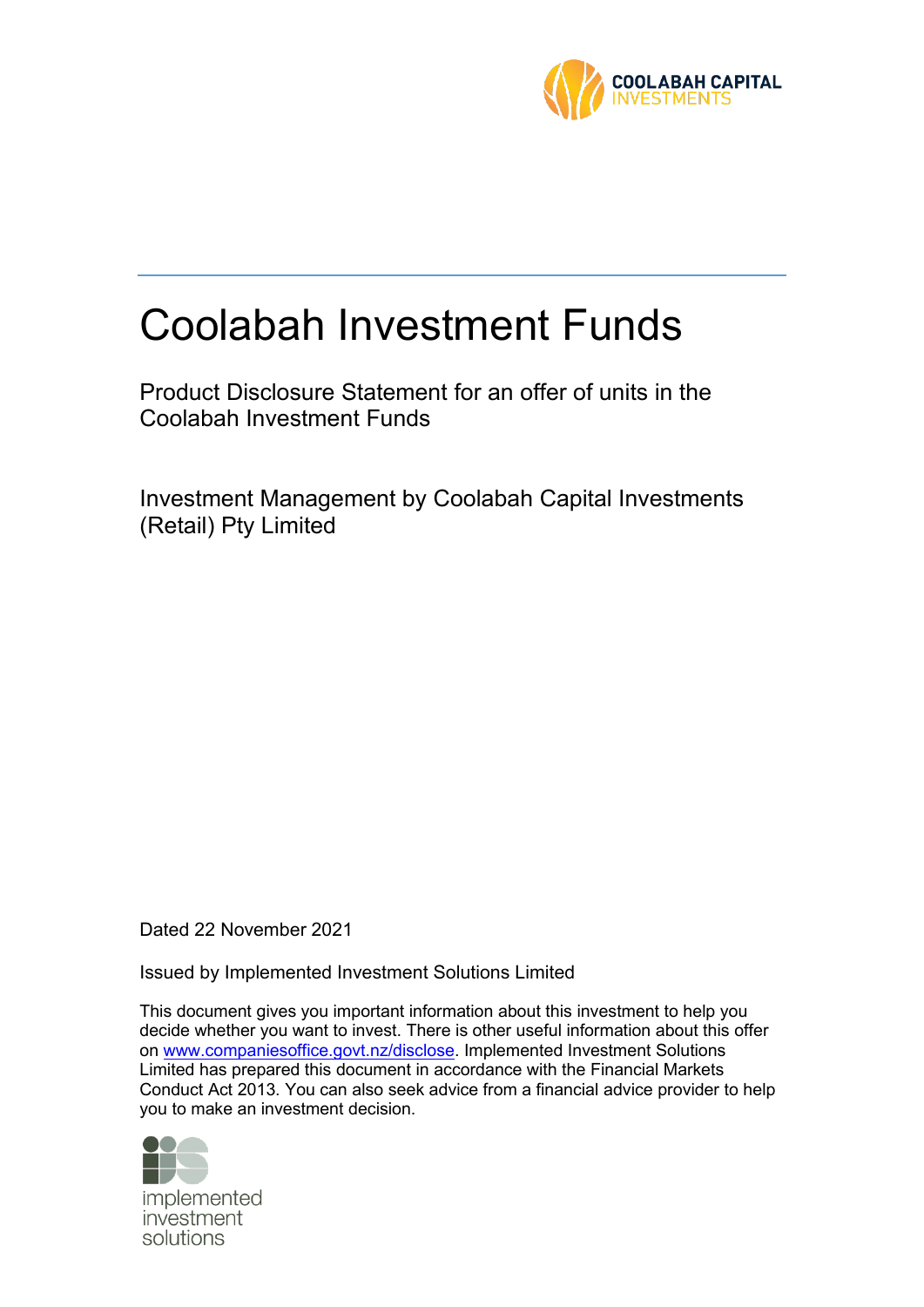

# **1. Key information summary**

# **What is this?**

This is a managed investment scheme. Your money will be pooled with other investors' money and invested in various investments. Implemented Investment Solutions Limited will invest your money and charge you a fee for its services. The returns you receive are dependent on the investment decisions of Implemented Investment Solutions Limited and of its investment manager and the performance of the investments. The value of those investments may go up or down. The types of investments and the fees you will be charged are described in this document.

# **What will your money be invested in?**

There are two investment options ("Funds") offered under this Product Disclosure Statement ("PDS"). These investment options are summarised below. More information about the investment target and strategy for each investment option is provided in section [3](#page-7-0) of the PDS, "Description of your investment options" on page [8.](#page-7-0)

| Fund                                                | Description of the Fund and its<br><b>Investment Objective</b>                                                                                                                                                                                                                                                                                                                                                                                                                                                                       | <b>Risk Indicator*</b>                                                                                                                                                                               | <b>Estimated</b><br><b>Annual Fund</b><br>Charges (%<br>of the Fund's<br><b>Net Asset Value)</b>                                                                                                       | Indicative <sup>+</sup><br><b>Buy/Sell</b><br>Spread (of<br>each<br>Investment<br>/Redemption) |
|-----------------------------------------------------|--------------------------------------------------------------------------------------------------------------------------------------------------------------------------------------------------------------------------------------------------------------------------------------------------------------------------------------------------------------------------------------------------------------------------------------------------------------------------------------------------------------------------------------|------------------------------------------------------------------------------------------------------------------------------------------------------------------------------------------------------|--------------------------------------------------------------------------------------------------------------------------------------------------------------------------------------------------------|------------------------------------------------------------------------------------------------|
| Coolabah<br><b>Short Term</b><br>Income PIE<br>Fund | The Fund provides<br>exposure to an actively<br>managed, diversified<br>portfolio that aims to take<br>advantage of investment<br>opportunities within the<br>Australian cash and fixed-<br>income markets.<br>The Fund targets<br>investment returns, after<br>fees and before tax, of 1.5%<br>to 3.0% per annum above<br>the overnight interbank<br>cash rate as published by<br>the Reserve Bank of New<br>Zealand, over a rolling 12<br>month period.<br>Foreign currency exposure<br>is fully hedged to New<br>Zealand dollars. | Lower risk/<br>Higher risk/<br>potentially<br>potentially<br>lower<br>higher<br>returns<br>returns<br>$\overline{2}$<br>3<br>$6\phantom{1}$<br>$\overline{7}$<br>5<br>$\mathbf{1}$<br>$\overline{4}$ | 0.94% (incl.<br>GST)<br>Performance<br>-based fee:<br>yes,<br>see Section<br>5 of the PDS<br>"What are<br>the fees?" for<br>an<br>explanation<br>of the<br>underlying<br>fund's<br>performance<br>fee. | $0.00\%$ /<br>0.025%                                                                           |
| Coolabah<br>Long-Short<br>Credit PIE<br>Fund        | The Fund provides<br>exposure to an actively<br>managed, absolute return<br>fixed-income strategy<br>focused on exploiting long<br>and short mispricings in<br>global credit markets.<br>The underlying fund, into<br>which the Fund invests,<br>employs an "active" fixed-                                                                                                                                                                                                                                                          | Lower risk/<br>Higher risk/<br>potentially<br>potentially<br>lower<br>higher<br>returns<br>returns<br>$\overline{2}$<br>$\overline{3}$<br>4<br>5<br>6<br>$\overline{7}$<br>$\mathbf{1}$              | 1.84% (incl.<br>GST)<br>Performance<br>-based fee:<br>yes,<br>see Section<br>5 of the PDS<br>"What are<br>the fees?" for<br>an                                                                         | $0.00\%$ /<br>0.05%                                                                            |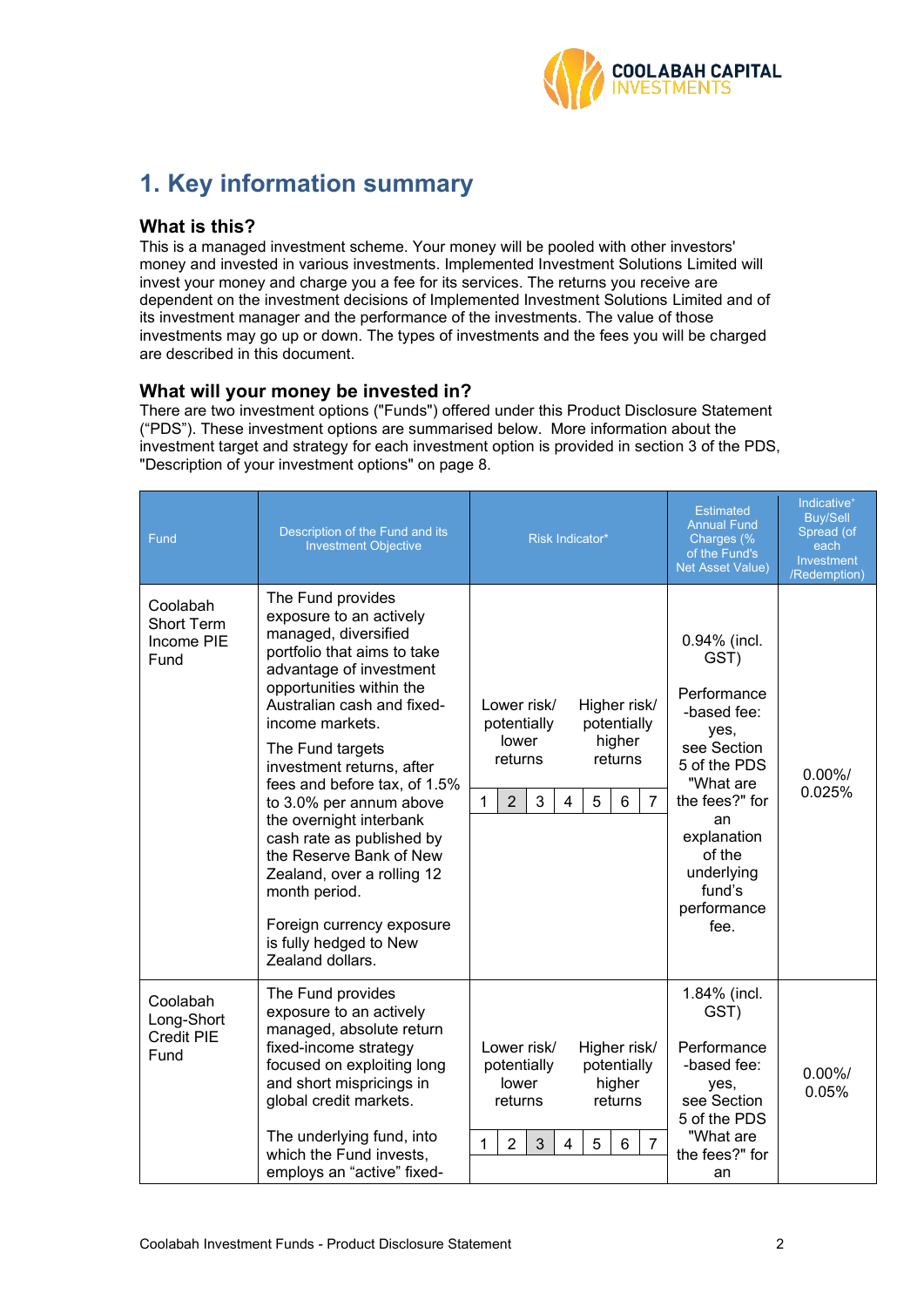

| income investment strategy,<br>seeking to take "long"<br>and/or "short" positions in<br>relation to debt and hybrid<br>securities which are<br>considered mispriced.                                                                                                                                                                                     | explanation<br>of the<br>underlying<br>fund's<br>performance<br>fee. |  |
|----------------------------------------------------------------------------------------------------------------------------------------------------------------------------------------------------------------------------------------------------------------------------------------------------------------------------------------------------------|----------------------------------------------------------------------|--|
| The Fund targets<br>investment returns, after<br>fees and before tax, of 4%<br>to 6% per annum above the<br>overnight interbank cash<br>rate as published by the<br>Reserve Bank of New<br>Zealand, with less than 5%<br>per annum volatility over<br>rolling 3 year periods.<br>Foreign currency exposure<br>is fully hedged to New<br>Zealand dollars. |                                                                      |  |
| The underlying fund into<br>which the Fund invests<br>can take long and short<br>positions, borrow and use<br>derivatives, meaning the<br>underlying fund is geared<br>(or leveraged). Leverage<br>can amplify gains and<br>also amplify losses.<br>These features mean that<br>the Fund will not be<br>appropriate for all<br>investors.                |                                                                      |  |

The Funds invest in other funds ("underlying funds") which each have an established return history. For the Coolabah Short Term Income PIE Fund, underlying fund returns have been used to determine the risk indicator for the 5-year period to 30 September 2021. For the Coolabah Long-Short Credit PIE Fund market index returns have been used to calculate the risk indicator for the period 30 September 2016 to 31 August 2017 and underlying fund returns have been used for the period 31 August 2017 to 30 September 2021. As the Funds have not been operating for the required five years and the risk indicator calculated by using the underlying funds returns is higher than that calculated when exclusively using market index returns, the manager has formed the view that a risk indicator based on market index returns would be likely to deceive or mislead investors as to the future potential volatility of the Funds and has instead used the underlying fund returns as the basis for calculating the risk indicators for the Funds. The risk indicator may therefore provide a less reliable indicator of the Fund's potential future volatility.

<sup>+</sup> Buy/sell spreads are as at the date of this PDS and are indicative only. For the most up to date buy/sell spreads see [www.iisolutions.co.nz/fund-hosting/documents-and-reporting/.](http://www.iisolutions.co.nz/fund-hosting/documents-and-reporting/) Buy/sell spreads belong to the Funds and are not a fee paid to Implemented Investment Solutions or to the investment manager, see page 13 for further details.

See section [4](#page-9-0) of the PDS, ["What are the risks of investing?"](#page-9-0) on page [10](#page-9-0) for an explanation of the risk indicator and for information about other risks that are not included in the risk indicator. To help you clarify your own attitude to risk, you can seek financial advice or work out your risk profile at [www.sorted.org.nz/tools/investor-kickstarter.](http://www.sorted.org.nz/tools/investor-kickstarter)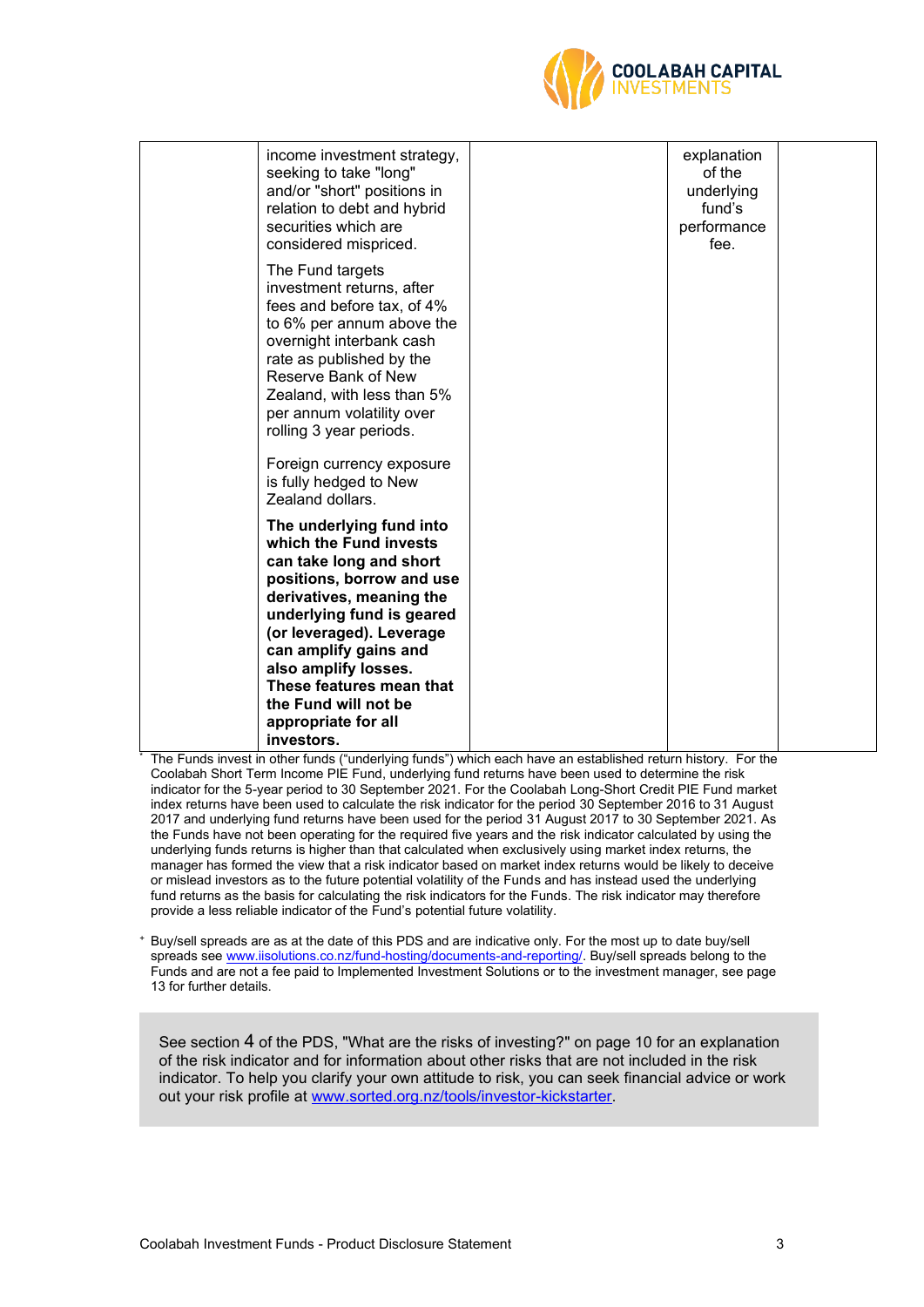

# **Who manages the Coolabah Investment Funds?**

The manager of the Coolabah Investment Funds is Implemented Investment Solutions Limited ("we", "us", "our", the "Manager").

See section 7 of the PDS, "Who is involved?" on page 15 for more information.

## **What are the returns?**

The return on your investment comes from:

- any increase or decrease in the unit price, and
- any income distributions made from the Fund.

We expect to make quarterly distributions for the Funds in respect of the periods ending on the last business day in March, June, September and December. You can elect for your distributions from a Fund to be reinvested in that Fund. If you do not make a distribution election the default option is reinvestment.

See section 2 of the PDS, "How does this investment work?" on page [6](#page-5-0) for more information.

#### **How can you get your money out?**

Investments in the Funds are redeemable on request. We may suspend or defer redemptions in certain circumstances set out in the Trust Deed.

See section 2 of the PDS, "How does this investment work?" on page [6](#page-5-0) for more information.

Your investment in the Funds can be sold but there is no established market for trading these financial products. This means that you may not be able to find a buyer for your investment.

### **How will your investment be taxed?**

The Funds offered under this PDS are portfolio investment entities ("PIEs").

The amount of tax you pay in respect of a PIE is based on your prescribed investor rate ("PIR"). To determine your PIR, go to [www.ird.govt.nz/roles/portfolio-investment-entities/find](http://www.ird.govt.nz/roles/portfolio-investment-entities/find-my-prescribed-investor-rate)[my-prescribed-investor-rate.](http://www.ird.govt.nz/roles/portfolio-investment-entities/find-my-prescribed-investor-rate)

See section 6 of the PDS, "What taxes will you pay?" on page [15](#page-14-0) for more information.

### **Where can you find more key information?**

We are required to publish quarterly updates for each Fund. The updates show the returns, and the total fees actually charged to investors, during the previous year. The latest fund updates are available at www.iisolutions.co.nz/fund-updates/. We will also give you copies of those documents on request.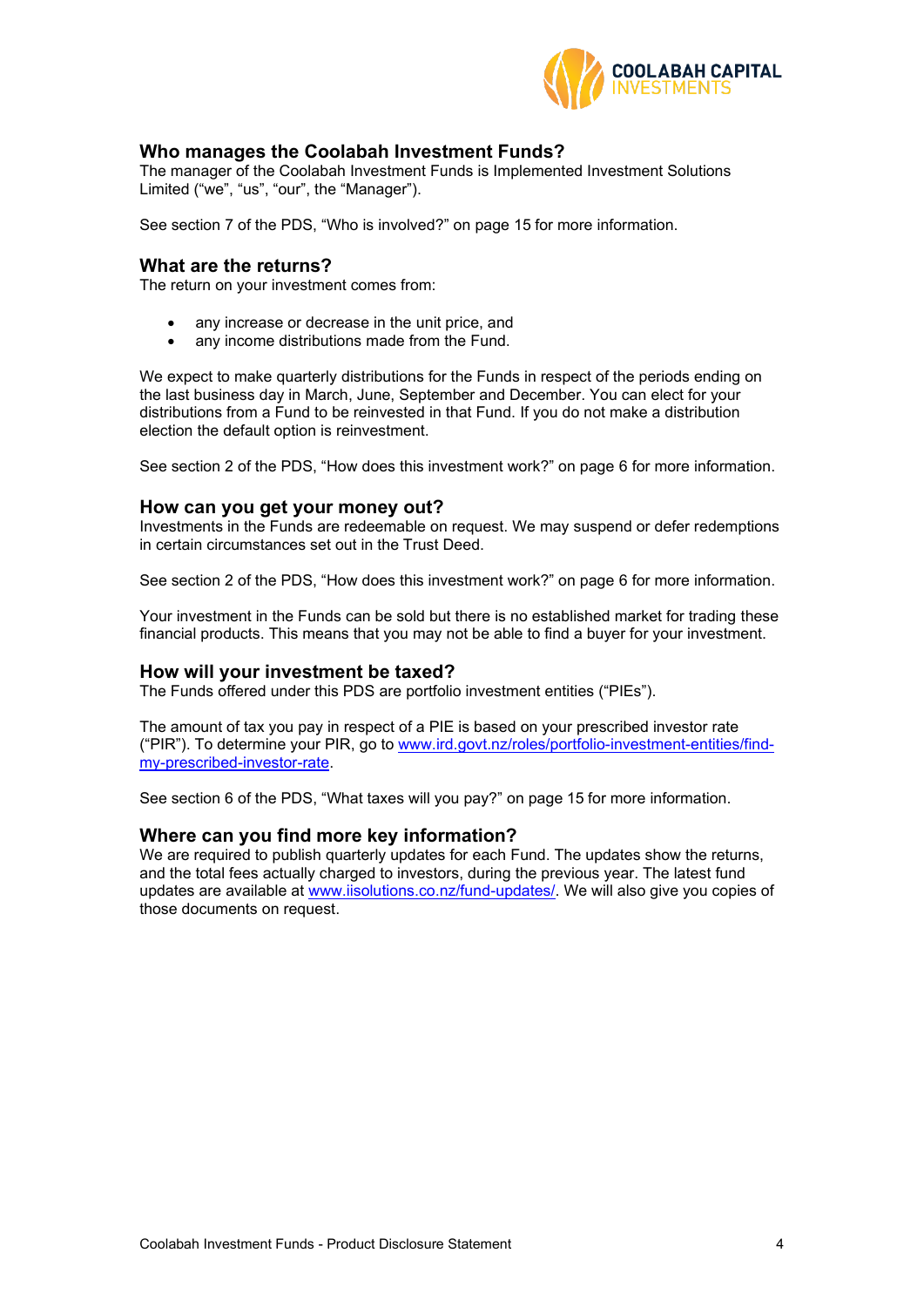

# **Contents**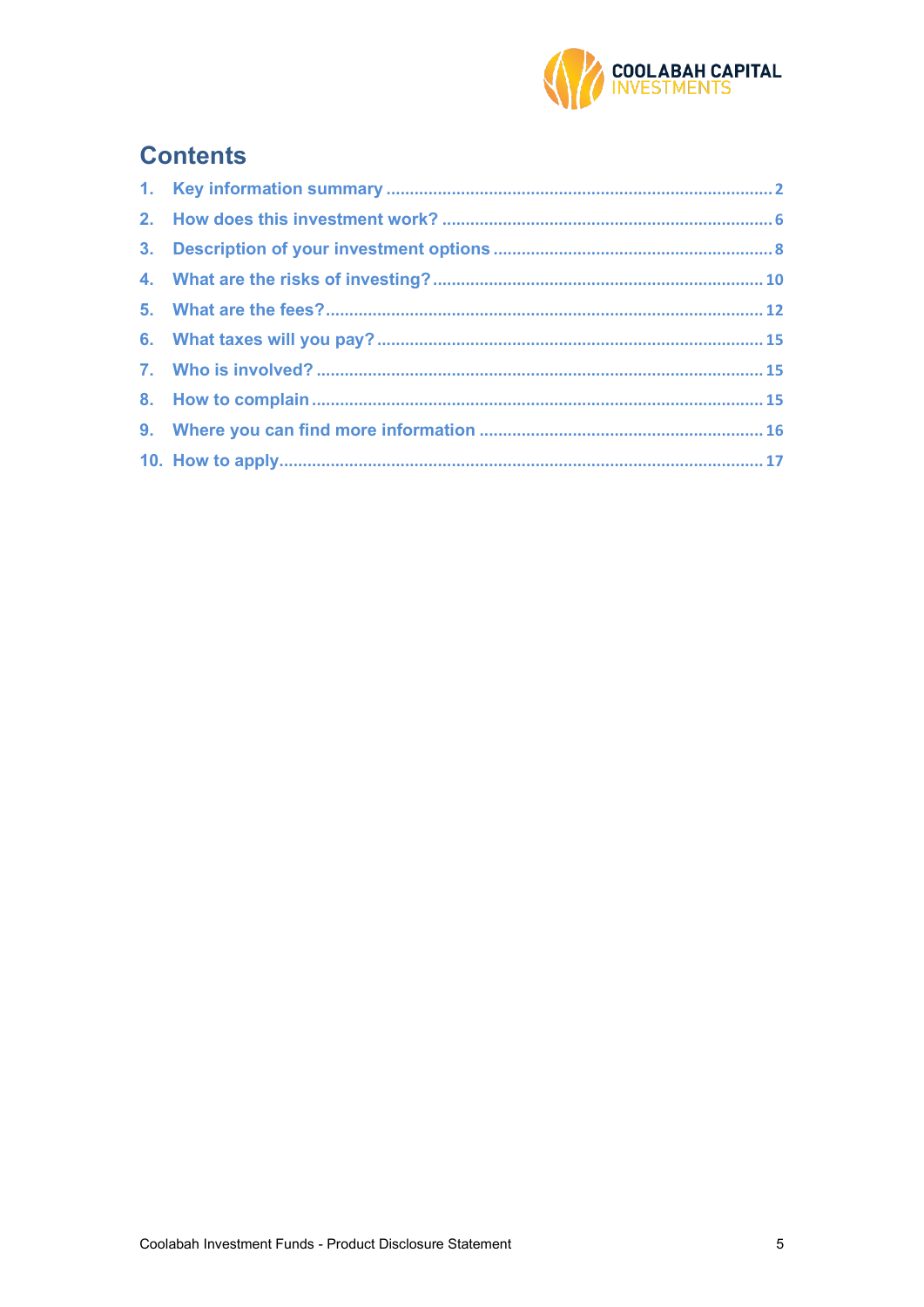

# <span id="page-5-0"></span>**2. How does this investment work?**

This document is an offer to purchase units in the Funds. The Funds are part of the Coolabah Investment Funds managed investment scheme ("Scheme"), established under a trust deed ("Trust Deed").

The money you invest buys units in the Fund or Funds you choose. Units do not constitute legal ownership of a Fund's assets but give you rights to the asset returns.

As manager of the Fund, Implemented Investment Solutions has appointed Coolabah Capital Investments (Retail) Pty Limited ("Coolabah" or "CCIR") as the investment manager ("Investment Manager") of the Funds. Coolabah is a wholly owned subsidiary of Coolabah Capital Investments Pty Ltd ("CCI"). CCI is 65% owned by its portfolio management team, and 35% owned by Pinnacle Investment Management Group Limited, a leading Australianbased multi-affiliate investment firm.

Established in 2011, CCI is an active manager that aims to deliver low duration investment solutions that outperform traditional fixed-income products on a risk adjusted basis. CCI aims to achieve this through generating "alpha" or capital gains in liquid, high-grade credit, which is in contrast to traditional fixed-income strategies that drive returns through adding more interest rate duration risk, credit default risk or illiquidity risk (or "beta"). CCI is responsible for managing numerous institutional investment mandates, including the Smarter Money Investments' product suite, the Coolabah Active Composite Bond Fund (Hedge Fund) (CXA:FIXD) and the BetaShares Active Australian Hybrid ETF (ASX: HBRD). As at July 2021, CCI manages over \$7 billion.

The Funds invest in underlying offshore funds managed by Coolabah.

The price of each unit you receive depends on the value of the Fund at the time you invest and any buy spread that applies. We calculate the unit price for each Fund by subtracting the total value of the Fund's liabilities from the market value of its assets and dividing that number by the number of units the Fund has issued. Unit prices are calculated daily.

A change in the value of a Fund's assets affects the price of your units. The unit price for each Fund will change as the market value of the Fund's assets changes.

No assets of a Fund will be available to be applied to meet the liabilities of any other Fund in this Scheme.

Public Trust is the supervisor ("Supervisor") of the Funds and, in that role, monitors and supervises our management of the Funds. The assets of each Fund are held in independent custody by Adminis NZ Limited.

The significant benefits of investing in the Funds are:

- Access to Coolabah's investment management expertise; and
- Access to investment opportunities and diversification through pooling of assets that may not be available to individual investors. This increased diversification can reduce risk and allows us to lower costs by negotiating better prices with service providers.

The return on your investment comes from:

- any increase or decrease in the unit price of the Fund, and
- any income distributions made from the Fund.

We expect to make quarterly distributions for the Funds in respect of the periods ending on the last business day in March, June, September and December. We expect to pay distributions within 30 days of the period end. You can elect for your distributions to be paid to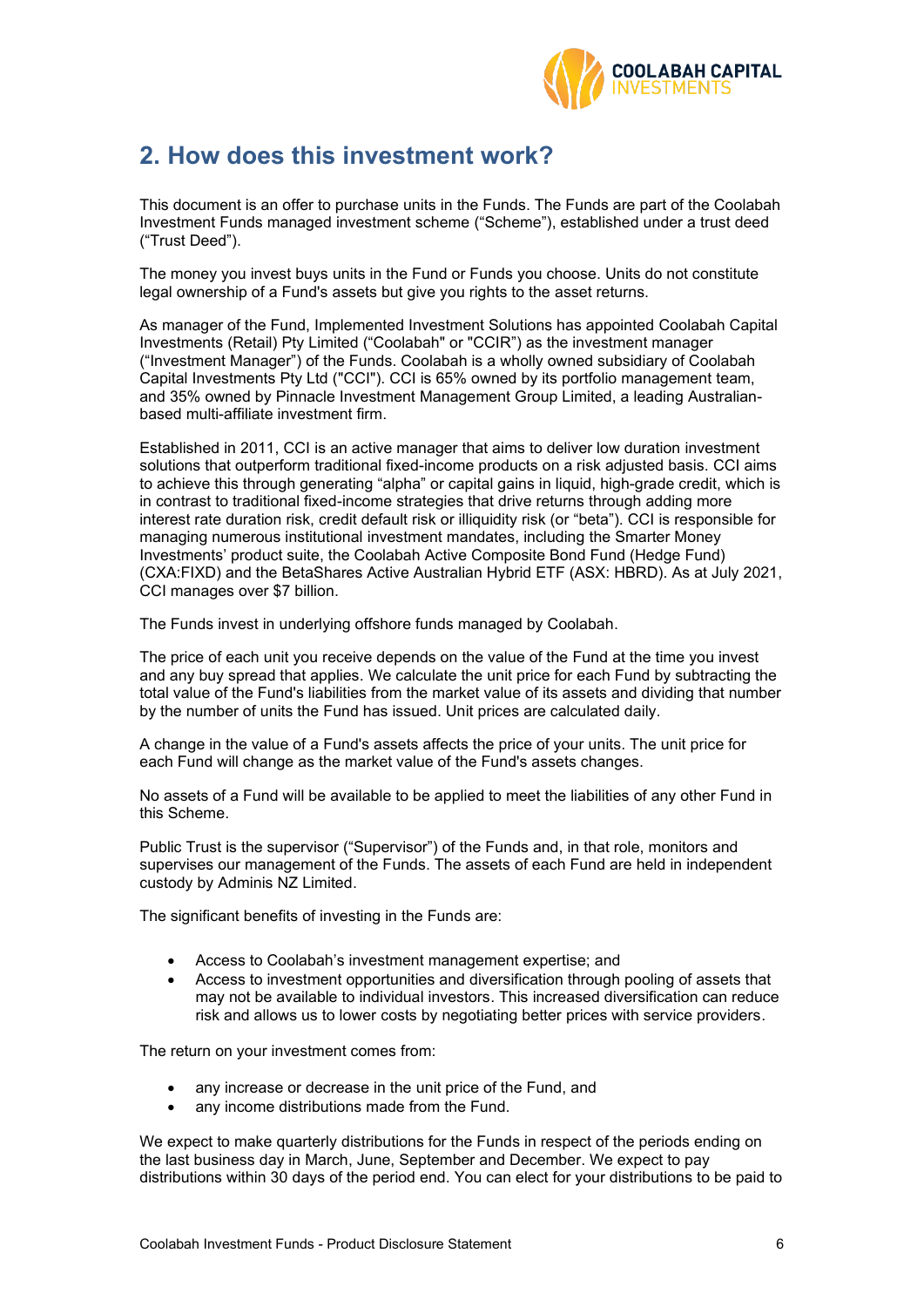

your nominated bank account, or reinvested in a Fund. If you do not make a distribution election the default option is reinvestment. We can vary the method of calculation of distributions and the period between distributions (including suspending distributions) by providing three months' notice to you.

## **Making investments**

You can make lump sum or regular investments into the Funds. The application process is described in section [10](#page-16-0) of the PDS, ["How to apply"](#page-16-0) on page [17.](#page-16-0)

The minimum initial investment for each Funds is \$1,000. Thereafter, the minimum additional investment is \$1,000 per Fund. These minimum amounts may be varied or waived at our discretion.

We may, in our absolute discretion, refuse any application without giving any reason. If we refuse your application, your application payment will be returned to you in full, without interest.

# **Withdrawing your investments**

You may request redemption of some or all of your investment at any time. Payment will normally be made within 5 business days of our receiving a redemption request from you. However, we may suspend or defer withdrawals from the Funds.

Redemptions may be deferred if:

- we receive one or more redemption requests from a Fund, within 60 Business Days, totalling more than 10% of units on issue of that Fund, and
- we consider deferral to be in the general interests of all Fund investors.

Fund redemptions may be suspended if we believe allowing investors to take their money out would not be workable or would prejudice investors generally. For instance, suspension could apply if we decide to wind up the Fund, or we are unable to realise underlying fund holdings. A suspension can last up to six months. If withdrawals are suspended and you submit a withdrawal request, we will not process it until the suspension is lifted.

More information about deferrals and suspensions can be found in the Other Material Information ("OMI") document for the Funds.

When you redeem all or part of your investment from a Fund, we will redeem your investment at the unit price for the Fund, adjusted for any applicable sell spread for the Fund.

We reserve the right to refuse a redemption request for less than 500 units or a redemption request that would result in you holding less than 1,000 units (except where all of your units are to be redeemed).

### **How to switch between Funds**

You cannot switch your investment between Funds.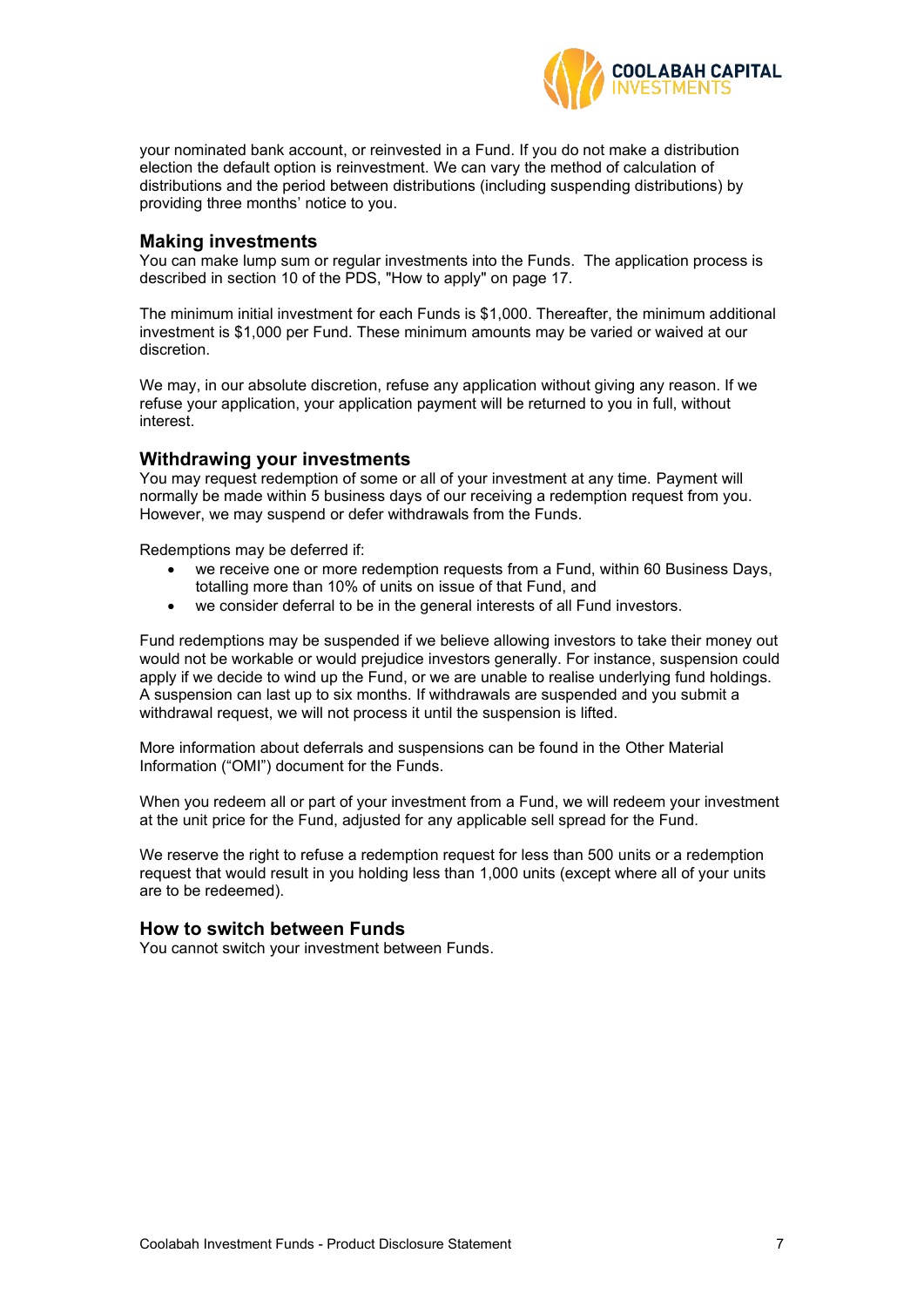

# <span id="page-7-0"></span>**3. Description of your investment options**

| Fund                                                | <b>Summary of Investment Objectives</b><br>and Strategy                                                                                                                                                                                                                                                                                                                                                                                                                                                                                                                                                                                                                                                                                                                                                                                                                                                                                                                                                                                                                                                                                                                                                                                                                     | <b>Target</b><br><b>Investment Mix</b>                                                               | <b>Risk</b><br>Category* | <b>Minimum</b><br>Suggested<br>Investment<br><b>Timeframe</b> |
|-----------------------------------------------------|-----------------------------------------------------------------------------------------------------------------------------------------------------------------------------------------------------------------------------------------------------------------------------------------------------------------------------------------------------------------------------------------------------------------------------------------------------------------------------------------------------------------------------------------------------------------------------------------------------------------------------------------------------------------------------------------------------------------------------------------------------------------------------------------------------------------------------------------------------------------------------------------------------------------------------------------------------------------------------------------------------------------------------------------------------------------------------------------------------------------------------------------------------------------------------------------------------------------------------------------------------------------------------|------------------------------------------------------------------------------------------------------|--------------------------|---------------------------------------------------------------|
| Coolabah<br><b>Short Term</b><br>Income PIE<br>Fund | Objective: The Fund targets<br>investment returns, after fees<br>and before tax, of 1.5% to 3.0%<br>per annum above the overnight<br>interbank cash rate as published<br>by the Reserve Bank of New<br>Zealand, over a rolling 12 month<br>period.<br>Strategy: The Fund provides<br>exposure to an actively<br>managed, diversified portfolio<br>that aims to take advantage of<br>investment opportunities within<br>the Australian cash and fixed-<br>income markets<br>The underlying fund is permitted<br>to invest in bonds, such as<br>government and semi-<br>government bonds, bank and<br>corporate bonds, and asset-<br>backed securities, including<br>residential-mortgage backed<br>securities, and hybrid securities<br>issued in Australian Dollars or in<br>G10 currencies hedged to<br>Australian Dollars. It can also<br>invest in cash, cash-equivalents,<br>exchange traded and over-the-<br>counter derivatives for hedging<br>purposes. It targets a weighted<br>average 'A' credit rating and<br>interest rate duration of less<br>than 3 months. It does not invest<br>in listed or unlisted shares, or<br>property and is not permitted to<br>use leverage or gearing.<br>Foreign currency exposure is<br>fully hedged to New Zealand<br>dollars. | Cash and cash<br>Equivalents -<br>10%<br>International<br>fixed interest<br>(hedged to<br>NZD) - 90% | 2                        | 1 year                                                        |
| Coolabah<br>Long-Short<br><b>Credit PIE</b><br>Fund | Objective: The Fund targets<br>investment returns, after fees<br>and before tax, of 4% to 6% per<br>annum above the overnight<br>interbank cash rate as published<br>by the Reserve Bank of New<br>Zealand, with less than 5% per                                                                                                                                                                                                                                                                                                                                                                                                                                                                                                                                                                                                                                                                                                                                                                                                                                                                                                                                                                                                                                           | International<br>fixed interest<br>(hedged to<br>NZD) - 100%                                         | 3                        | 3 years                                                       |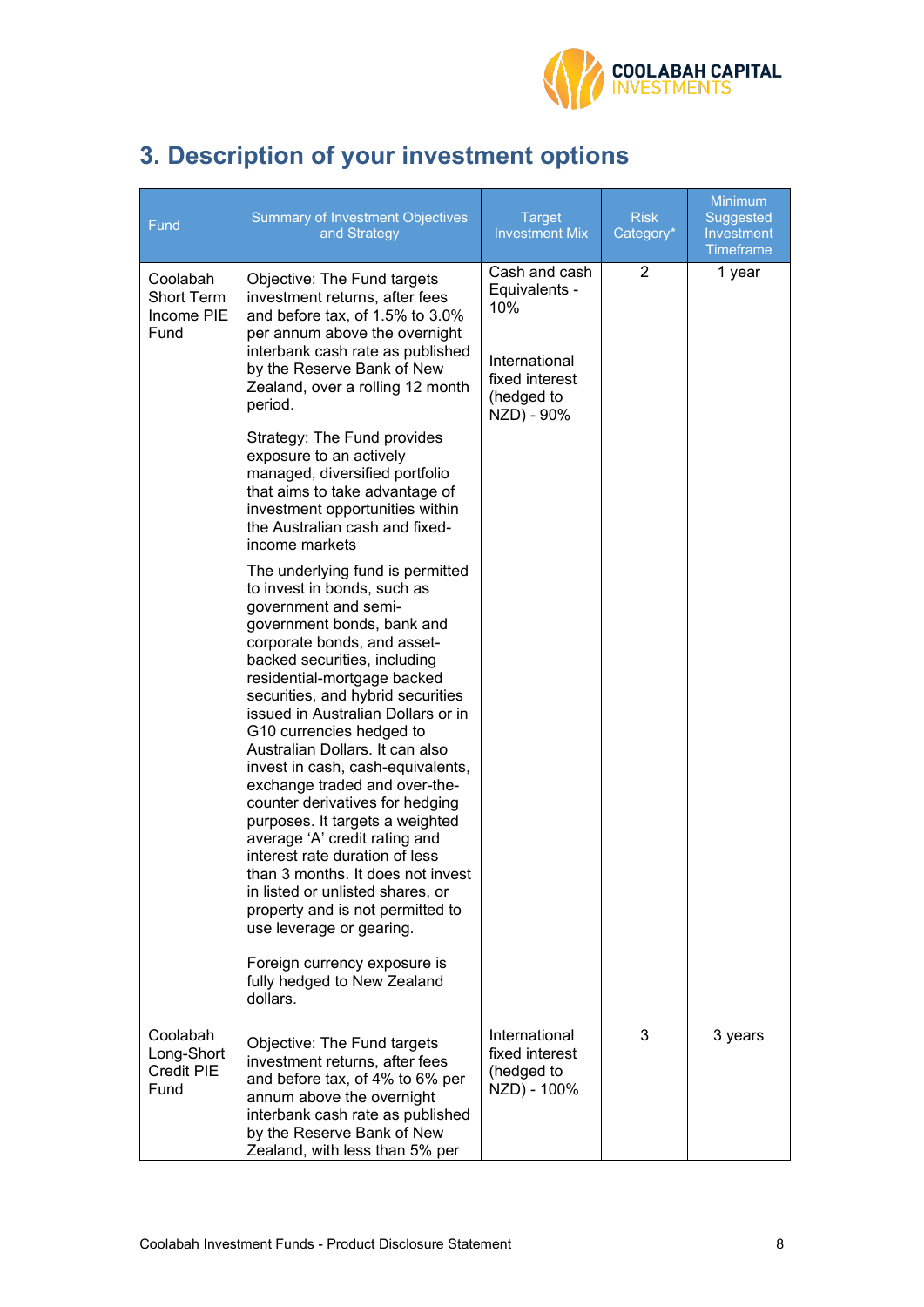

| annum volatility over rolling 3<br>year periods.                                                                                                                                                                                                                                                                                                                                                                                                                                                                                                                                                                                                                                                                                                                                                                                                                         |  |  |
|--------------------------------------------------------------------------------------------------------------------------------------------------------------------------------------------------------------------------------------------------------------------------------------------------------------------------------------------------------------------------------------------------------------------------------------------------------------------------------------------------------------------------------------------------------------------------------------------------------------------------------------------------------------------------------------------------------------------------------------------------------------------------------------------------------------------------------------------------------------------------|--|--|
| Strategy: The Fund provides<br>exposure to an actively<br>managed, absolute return fixed-<br>income strategy focused on<br>exploiting long and short<br>mispricings in global credit<br>markets.                                                                                                                                                                                                                                                                                                                                                                                                                                                                                                                                                                                                                                                                         |  |  |
| The goal of the underlying fund,<br>into which the Fund invests, is to<br>generate 'alpha', or risk-adjusted<br>excess returns, through<br>identifying and exploiting<br>mispricings in the underlying<br>assets and/or derivatives related<br>to them. It is permitted to invest<br>in bonds, such as government<br>and semi-government bonds,<br>bank and corporate bonds, and<br>asset-backed securities,<br>including residential-mortgage-<br>backed securities, and hybrid<br>securities issued in Australian<br>Dollars or in G10 currencies<br>hedged to Australian Dollars. It<br>can also invest in cash, cash-<br>equivalents, exchange traded<br>and over-the-counter derivatives<br>for hedging and borrowing<br>purposes. The underlying fund<br>targets a weighted average<br>'BBB' credit rating and interest<br>rate duration of less than 3<br>months. |  |  |
| Foreign currency exposure is<br>fully hedged to New Zealand<br>dollars.                                                                                                                                                                                                                                                                                                                                                                                                                                                                                                                                                                                                                                                                                                                                                                                                  |  |  |
| The underlying fund into<br>which the Fund invests can<br>take long and short positions,<br>borrow and use derivatives,<br>meaning the underlying fund<br>is geared (or leveraged).<br>Leverage can amplify gains<br>and also amplify losses.<br>These features mean that the<br>Fund will not be appropriate<br>for all investors.                                                                                                                                                                                                                                                                                                                                                                                                                                                                                                                                      |  |  |

The Funds invest in other funds ("underlying funds") which each have an established return history. For the Coolabah Short Term Income PIE Fund, underlying fund returns have been used to determine the risk indicator for the 5-year period to 30 September 2021. For the Coolabah Long-Short Credit PIE Fund market index returns have been used to calculate the risk indicator for the period 30 September 2016 to 31 August 2017 and underlying fund returns have been used for the period 30 August 2017 to 30 September 2021. As the Funds have not been operating for the required five years and the risk indicator calculated by using the underlying funds returns is higher than that calculated when exclusively using market index returns, the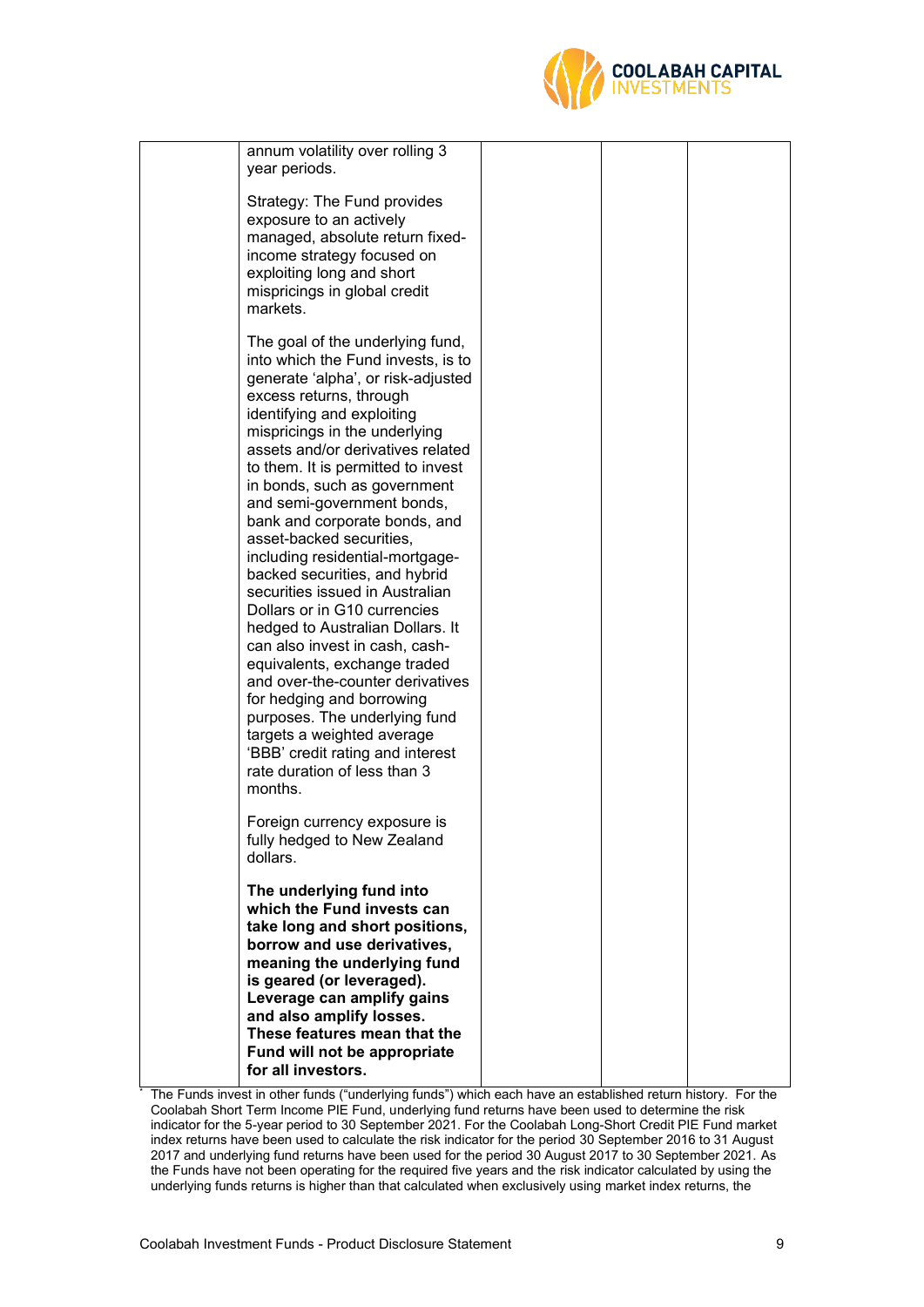

manager has formed the view that a risk indicator based on market index returns would be likely to deceive or mislead investors as to the future potential volatility of the Funds and has instead used the underlying fund returns as the basis for calculating the risk indicators for the Funds. The risk indicator may therefore provide a less reliable indicator of the Fund's potential future volatility.

We can make changes to the Statement of Investment Policy and Objectives ("SIPO") of the Funds in accordance with the Trust Deed and the Financial Markets Conduct Act 2013 ("FMC Act"). Before making changes to the SIPO, we will consider if the changes are in your best interests and consult with the Supervisor. We will give notice of changes to investors of a Fund prior to effecting any material change and any material changes to the SIPO will be advised in the Funds' annual report. The most current SIPO for the Funds can be found on the scheme register at [www.disclose-register.companiesoffice.govt.nz.](http://www.disclose-register.companiesoffice.govt.nz/)

Further information about the assets in each Fund can be found in the fund updates at www.iisolutions.co.nz/fund-updates/.

# <span id="page-9-0"></span>**4. What are the risks of investing?**

# **Understanding the risk indicator**

Managed funds in New Zealand must have a standard risk indicator. The risk indicator is designed to help investors understand the uncertainties both for loss and growth that may affect their investment. You can compare funds using the risk indicator.

| Lower risk/       |  |  |  | Higher risk/       |         |
|-------------------|--|--|--|--------------------|---------|
| potentially lower |  |  |  | potentially higher |         |
| returns           |  |  |  |                    | returns |
|                   |  |  |  |                    |         |
|                   |  |  |  | հ                  |         |

See page 2 for the risk indicator for the Funds offered under this PDS.

The risk indicator is rated from 1 (low) to 7 (high). The rating reflects how much the value of the Fund's assets goes up and down (volatility). A higher risk generally means higher potential returns over time, but more ups and downs along the way.

To help you clarify your own attitude to risk, you can seek financial advice or work out your risk profile at [www.sorted.org.nz/tools/investor-kickstarter.](http://www.sorted.org.nz/tools/investor-kickstarter)

Note that even the lowest category does not mean a risk-free investment, and there may be other risks (described under the heading "Other specific risks") that are not captured by this rating.

This risk indicator is not a guarantee of a fund's future performance. The risk indicator is based on the returns data for the five years to 30 September 2021. While risk indicators are usually relatively stable, they do shift from time to time. You can see the most recent risk indicator in the latest fund update for these Funds.

### **General investment risks**

Some of the things that may cause a Fund's value to move up and down, which affect the risk indicator, are:

**Interest rate and credit risk**: The Funds invest in fixed interest securities and so are exposed to interest rate risk and credit risk.

Interest rate risk is the risk that the value of an investment changes due to movements in interest rates. If interest rates rise, the value of fixed interest securities falls. If interest rates fall, their value rises. Interest rates move for a range of factors including (but not limited to)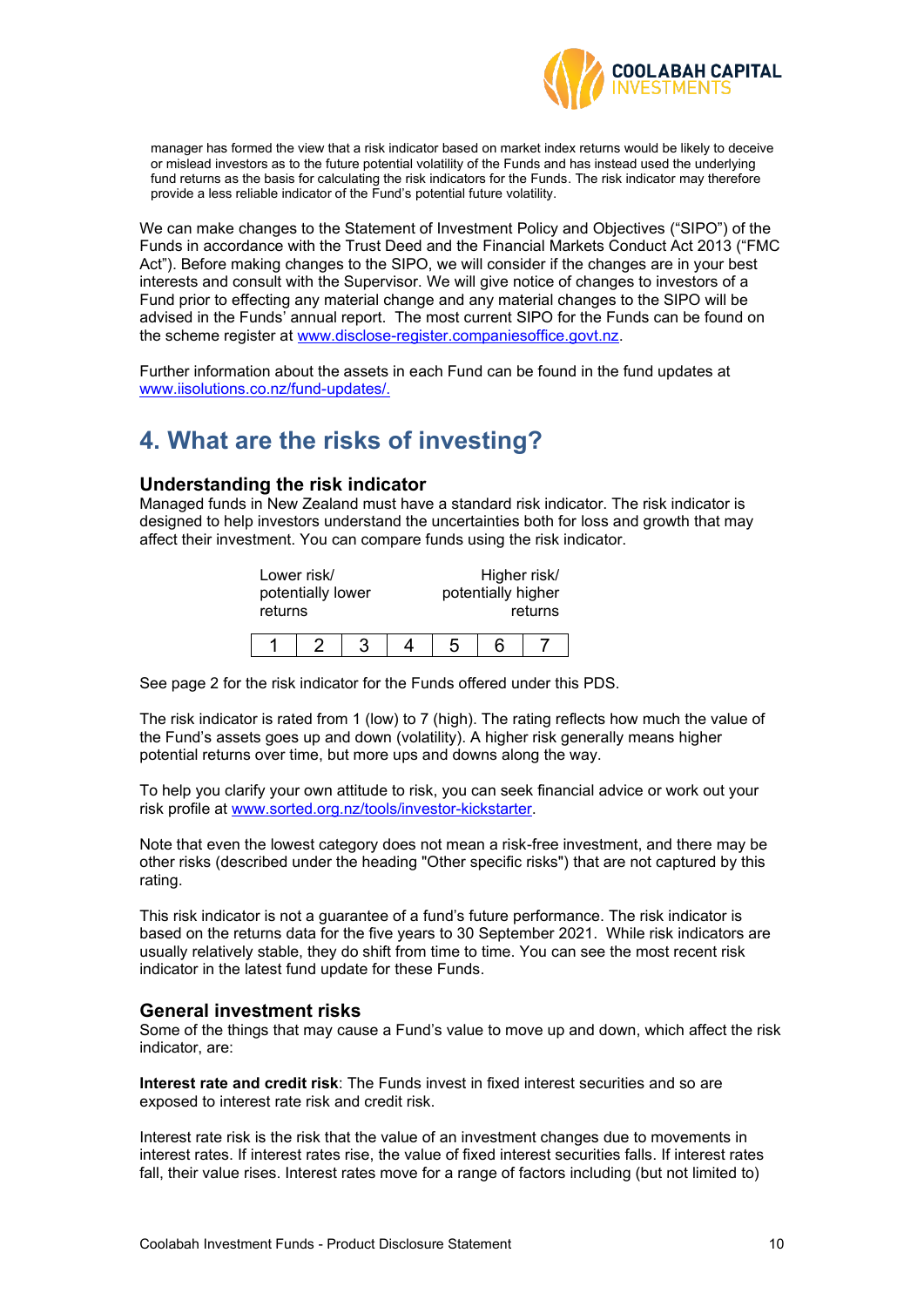

the supply and demand for money, future inflation expectations, monetary policy, or market sentiment.

Credit risk is the risk an issuer is unable to pay principal and interest when due. The ability of the issuer to meet its obligations depends on the financial position and financial prospects of the issuer. This also can include the risk that a counterparty to a transaction that the Underlying Funds enters into either cannot or will not meet its obligations.

**Country and currency risk**: The Funds will be exposed to offshore investments and hence are exposed to country and currency risk. Country risk relates to the relative performance of different markets and economies. Currency risk stems from the value of foreign currencies moving differently to the New Zealand dollar. For example, a fall in an investor's local currency can result in an increase in the value of their international investments. Conversely, a rise in that currency can decrease the value of an investor's international investments.

The Funds largely mitigate currency risk by aiming to be fully hedged to the New Zealand dollar. However, the Funds can be exposed to currency risk due to either not being fully hedged.

**Ratings risk**: Assets in the Underlying Funds may or may not have been assigned credit ratings by independent ratings agencies. A ratings downgrade could significantly reduce the value of an investment and impact Fund unit value. Credit ratings do not guarantee the credit quality of a security, its underlying assets, or its repayment, and may be re-assessed by ratings agencies in a range of circumstances. Ratings agencies can make mistakes. The Investment Manager seeks to minimise this risk by assessing the credit risks inherent in any investments it makes.

**Short selling risk:** The Underlying Fund used by the Coolabah Long-Short Credit PIE Fund seeks to exploit mispriced investments by taking a "long" position or a "short" position. Short selling means the Underlying Fund sells a security it does not own to try and profit from a decrease in the value of the security. This is generally done by borrowing the security from another party to make the sale. The short sale of a security can increase the risk of loss, as losses on a short position are not limited to the purchased value of the security.

**Liquidity risk**: The Funds are exposed to liquidity risk. Low liquidity is a risk, as it can reflect the lack of demand for an investment, and make that investment harder to sell in a timely manner. This may affect returns if there is insufficient time to wait for demand to increase and a sale is required to be made at a lower price.

**Leverage risk**: Leverage is a measure of borrowing. A Fund that is leveraged is often described as being geared. The Underlying Fund used by the Coolabah Long-Short Credit PIE Fund can take long and short positions, borrow and use derivatives and this can mean the Underlying Fund is geared (or leveraged). Leverage can amplify gains and also amplify losses.The Underlying Fund's approach to leverage is relatively conservative.

# **Other specific risks**

**Performance fee risk:** The risk of portfolio managers and analysts taking higher risk as a result of their remuneration being tied to portfolio performance. The Investment Manager's staff are required to comply with company policies and compliance and risk management frameworks. Furthermore, it is the Investment Manager's policy that key staff are required to invest in any fund(s) managed by the Investment Manager and are equity stakeholders in the business.

Further general information on risks (such as fund risk, key person risk and regulatory risk) is contained in the document "Other Material information" which can be found on the offer register at [www.disclose-register.companiesoffice.govt.nz.](http://www.disclose-register.companiesoffice.govt.nz/)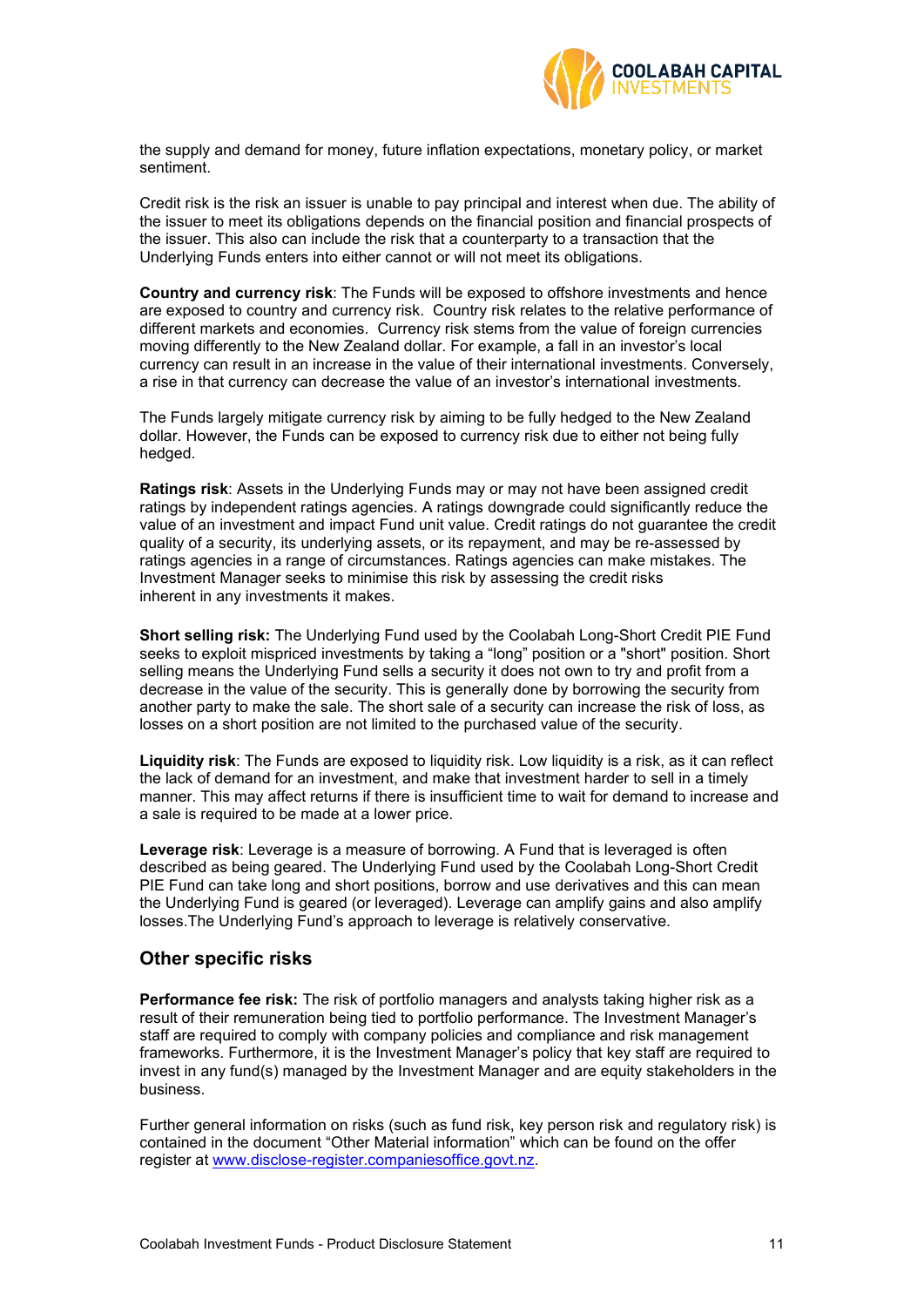

# **5. What are the fees?**

You will be charged fees for investing in the Funds. Fees are deducted from your investment and will reduce your returns. If we invest in other funds, those funds may also charge fees. The fees you pay will be charged in two ways:

- regular charges for example, annual fund charges. Small differences in these fees can have a big impact on your investment over the long term.
- one-off fees (currently none).

# **Annual Fund Charges (% of net asset value)**

|                                        | <b>Fixed annual fund</b><br>charges | <b>GST</b>  | Performance-based<br>fees <sup>*</sup> | Annual fund charges            |
|----------------------------------------|-------------------------------------|-------------|----------------------------------------|--------------------------------|
| Fund                                   | (excluding GST)                     | (estimated) | (estimated)                            | (including GST)<br>(estimated) |
| Coolabah Short Term<br>Income PIE Fund | 0.66%                               | 0.03%       | 0.25%                                  | 0.94%                          |
| Coolabah Long-Short<br>Credit PIE Fund | 0.97%                               | 0.03%       | 0.84%                                  | 1.84%                          |

\* To estimate the performance-based fee component of the annual fund charges we have used an annualised average of the performance fee earned by each of the underlying funds since their respective inception dates.

The charges outlined above include all normal day-to-day fund costs and expenses including the following:

### **Annual fund charges:**

- the management fee paid to us and the investment management fee paid to the Investment Manager;
- fees and expenses charged within the Underlying Funds;
- the Supervisor's fee:
- costs incurred by us, the Supervisor and the Investment Manager in carrying out each of our respective duties (including the fees charged by auditors, solicitors, valuers and other advisers);
- bank account charges applicable to the Funds;
- costs for administration services, including unit registry, asset registry, unit pricing and investment accounting costs and costs associated with the provision of financial information related to each Fund; and
- custody costs.

The annual fund charges do not include any extraordinary expenses such as costs of any litigation or unitholder meetings.

The annual fund charges are calculated and accrued daily and reflected in the unit price. The investment management charges and other fund charges are paid monthly.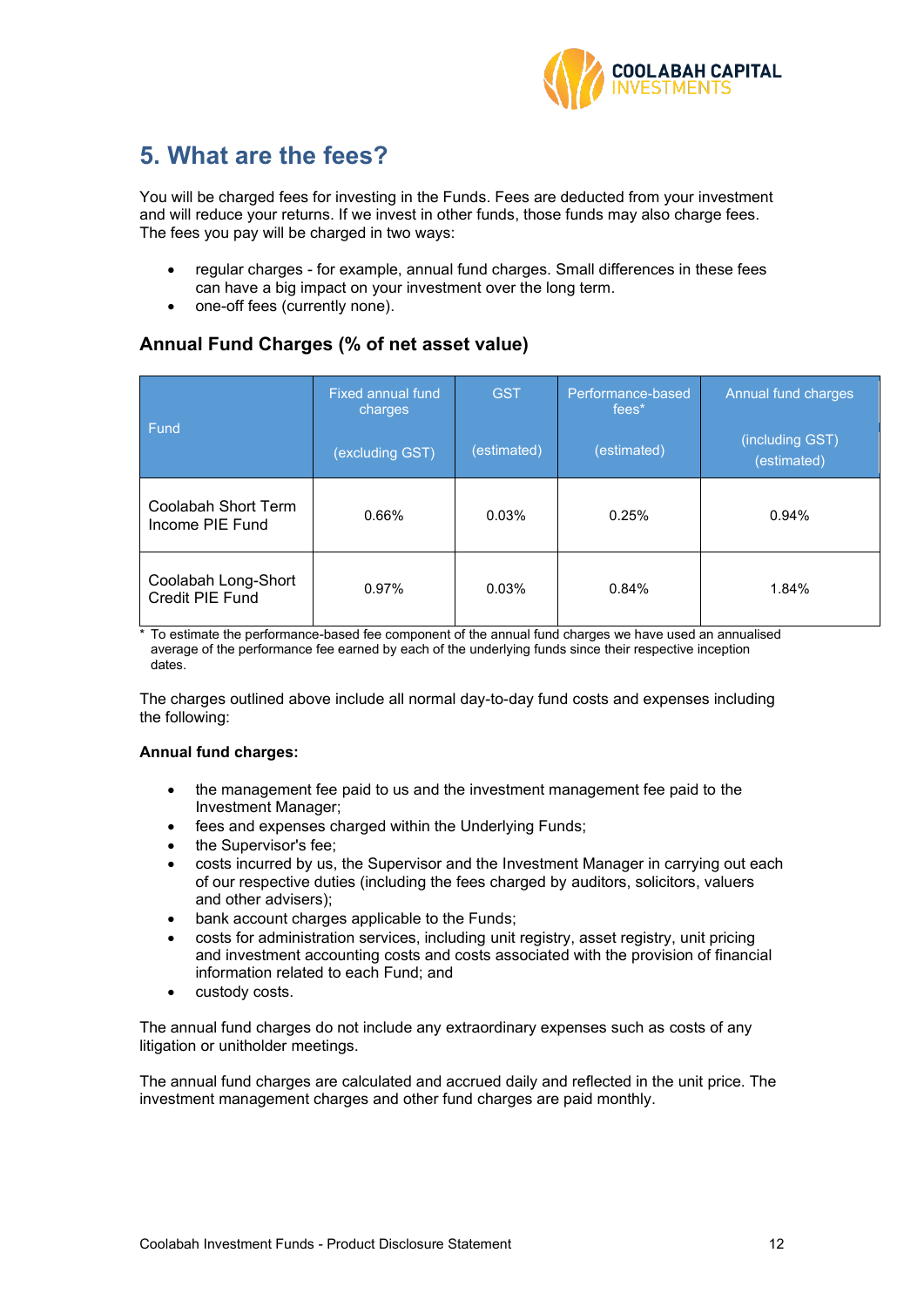

### **GST**

The GST treatment of each of these components varies. For example, GST is currently charged at 15% on the audit fee, while custody fees are an exempt supply for the purposes of GST. These percentages vary, and may change in the future, which is why GST has been estimated.

### **Performance-based fees**

Depending on how well the Funds perform, the Investment Manager may be entitled to a performance-based fee ("Performance Fee"). The performance fee arrangements are summarised below:

|                                                  | <b>Coolabah Short Term Income PIE</b><br>Fund                                                                                                         | Coolabah Long-Short Credit PIE<br><b>Fund</b>                                                                                                                                                                                                                                                                                                                                                                                                             |
|--------------------------------------------------|-------------------------------------------------------------------------------------------------------------------------------------------------------|-----------------------------------------------------------------------------------------------------------------------------------------------------------------------------------------------------------------------------------------------------------------------------------------------------------------------------------------------------------------------------------------------------------------------------------------------------------|
| Hurdle Rate<br>of Return                         | The<br>of the<br>return<br><b>Bloomberg</b><br>AusBond Bank Bill Index hedged to<br>New Zealand dollars, plus 1.89% per<br>annum.                     | of the Bloomberg<br>The<br>return<br>AusBond Bank Bill Index hedged to<br>New Zealand dollars, plus 1.00% per<br>annum.                                                                                                                                                                                                                                                                                                                                   |
| Amount<br>of<br>performance<br>fee               | 22.5%<br>of<br>Fund's<br>the<br><b>aross</b><br>performance, that is<br>above<br>the<br>Hurdle Rate Of Return.                                        | 20.5%<br>of<br>Fund's<br>the<br>gross<br>performance, that is above<br>the<br>Hurdle Rate Of Return.                                                                                                                                                                                                                                                                                                                                                      |
| Maximum<br>limit                                 | None.                                                                                                                                                 | None.                                                                                                                                                                                                                                                                                                                                                                                                                                                     |
| High<br>Water<br>Mark                            | Yes (see below)<br>Yes (see below)                                                                                                                    |                                                                                                                                                                                                                                                                                                                                                                                                                                                           |
|                                                  | is the same for all investors in a Fund.                                                                                                              | Calculation and payment of a Performance Fee is subject to the relevant<br>Fund exceeding its perpetual High-Water Mark ("HWM"). The HWM is the<br>unit price of the Fund at the time the most recent performance-based fee was<br>paid. Any performance under the Hurdle Rate Of Return must first be<br>recovered in subsequent periods before any Performance Fee can be paid.<br>The HWM cannot be reset by the manager or the Investment Manager and |
| Frequency<br>οf<br>calculation<br>and<br>payment | The Performance Fee is calculated<br>daily and is reflected in the unit price.<br>Any accrued Performance Fee is<br>payable semi-annually in arrears. | The Performance Fee is calculated<br>daily and is reflected in the unit price.<br>Any accrued Performance Fee is<br>payable semi-annually in arrears.                                                                                                                                                                                                                                                                                                     |

More information on performance-based fees for the Coolabah Investment Funds can be found in the OMI document at [www.disclose-register.companiesoffice.govt.nz.](http://www.disclose-register.companiesoffice.govt.nz/)

# **Individual action fees and trading costs (% of amount contributed or withdrawn)**

#### **Individual action fees**

There are no individual action fees currently being charged to investors in the Funds offered under this PDS.

### **Trading costs**

Buy/sell spreads - When you enter or leave a Fund, any buy or sell spreads applicable at that time will be a cost to you. The buy spread is added to the unit price on entry to the Fund, and the sell spread is deducted from the unit price on exit from the Fund. The buy/sell spreads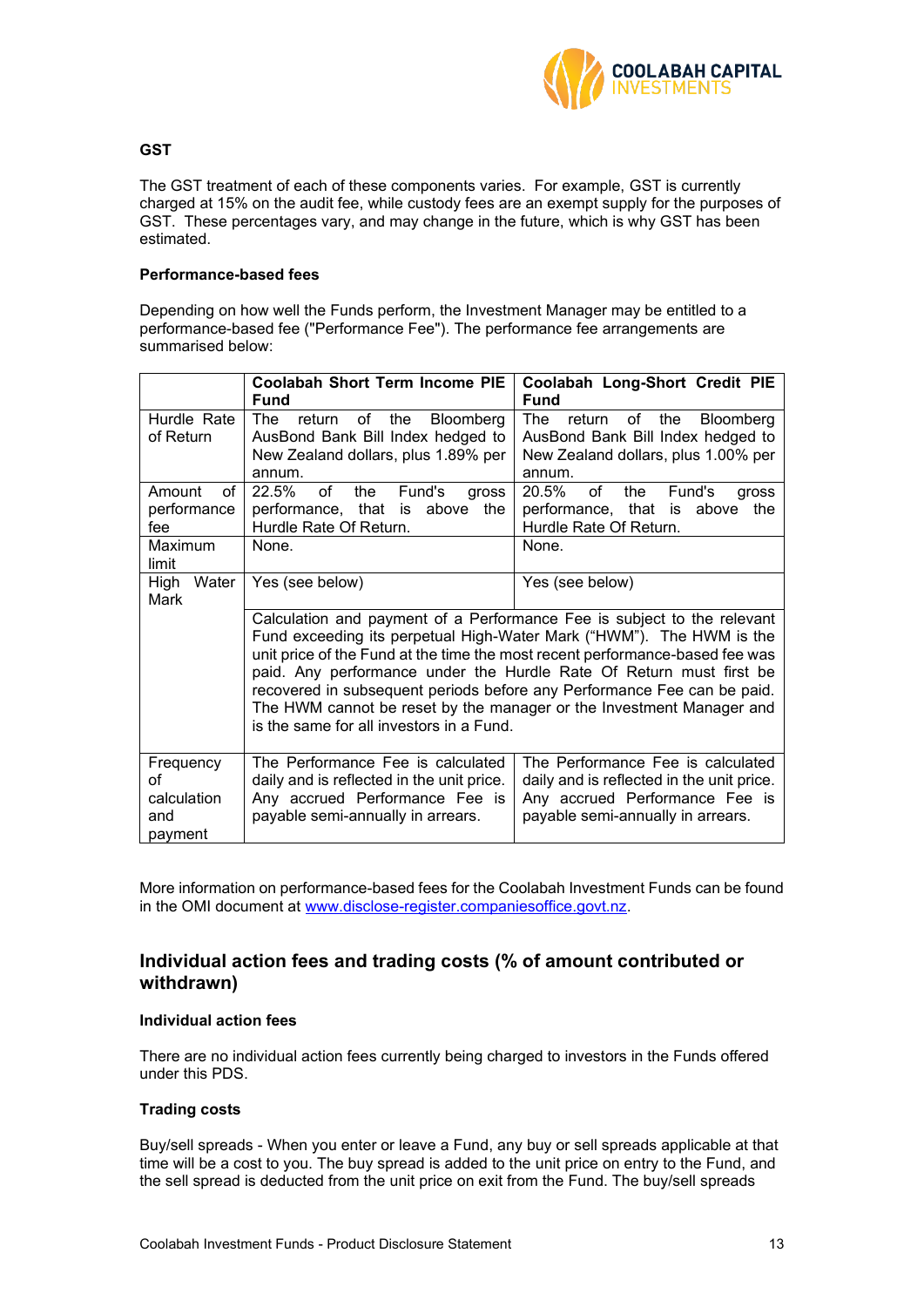

belong to the Fund and are not fees paid to us or the investment manager. The purpose of buy/sell spreads is to make sure that any transaction costs incurred as a result of an investor entering or leaving the Fund are borne by that investor, and not by other investors in the Fund. There is no GST charged on buy/sell spreads.

We aim to set buy/sell spreads at levels which reflect expected trading costs. Buy/sell spreads in the table below are as at the date of this PDS and are indicative.

| <b>Fund</b>                         | <b>Buy spread</b> | Sell spread |
|-------------------------------------|-------------------|-------------|
| Coolabah Short Term Income PIE Fund | $0.000\%$         | 0.025%      |
| Coolabah Long-Short Credit PIE Fund | $0.000\%$         | $0.050\%$   |

We may change the buy/sell spreads from time to time to reflect the latest trading costs and market conditions. In stressed market conditions buy/sell spreads may materially increase. For the most up to date buy/sell spreads see [www.iisolutions.co.nz/fund-hosting/documents](http://www.iisolutions.co.nz/fund-hosting/documents-and-reporting/)[and-reporting/.](http://www.iisolutions.co.nz/fund-hosting/documents-and-reporting/)

There are no other one-off fees currently being charged to Investors in the Funds offered under this PDS.

# **Example of how fees apply to an investor**

Anthony invests \$10,000 in the Coolabah Long-Short Credit PIE Fund. He is charged management and administration fees, which work out to about \$100 (1.00% of \$10,000). These fees might be more or less if his account balance has increased or decreased over the year.

Anthony may also be charged a performance-based fee if his Fund earned more than its target.

# **Estimated total fees for the first year**

Fund charges:  $$100$ 

See the latest fund update for an example of the actual returns and fees investors were charged over the past year.

This example applies only to the Coolabah Long-Short Credit PIE Fund. If you are considering investing in other Funds in the scheme, this example may not be representative of the actual fees you may be charged.

### **The fees can be changed**

We can change fees from time to time. We can also add new fees. We may waive or decrease a management fee without notice. We may increase the management fee, or start charging additional fees, by giving you at least three months' notice. The rules about fee changes are in the Trust Deed, which can be found on the scheme register at [www.disclose](http://www.disclose-register.companiesoffice.govt.nz/)[register.companiesoffice.govt.nz](http://www.disclose-register.companiesoffice.govt.nz/).

We must publish a fund update for each Fund showing the fees actually charged during the most recent year. Fund updates, including past updates, are available on the offer register at [www.disclose-register.companiesoffice.govt.nz](http://www.disclose-register.companiesoffice.govt.nz/).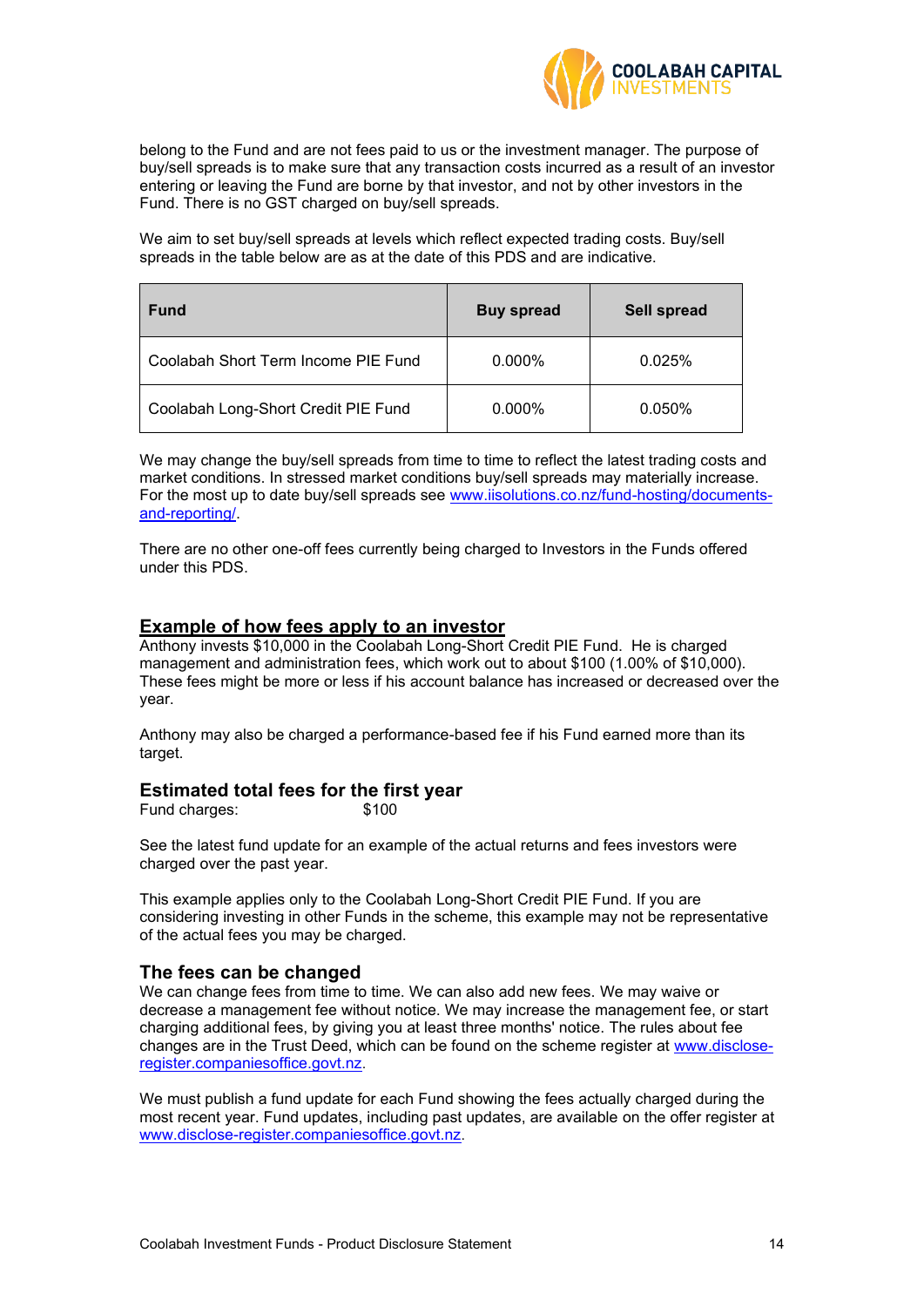

# <span id="page-14-0"></span>**6. What taxes will you pay?**

Each Fund is a PIE. The amount of tax you pay is based on your PIR. To determine your PIR, go to [www.ird.govt.nz/roles/portfolio-investment-entities/find-my-prescribed-investor-rate.](http://www.ird.govt.nz/roles/portfolio-investment-entities/find-my-prescribed-investor-rate) If you are unsure of your PIR, we recommend you seek professional advice or contact the Inland Revenue Department. It is your responsibility to tell us your PIR when you invest or if your PIR changes. If you do not tell us, a default rate may be applied. If the rate applied to your PIE income is lower than your correct PIR, you will be required to pay any tax shortfall as part of the income tax year-end process. If the rate applied to your PIE income is higher than your PIR, any tax over-withheld will be used to reduce any income tax liability you may have for the tax year and any remaining amount will be refunded to you.

# **7. Who is involved?**

# **About Implemented Investment Solutions Limited**

Implemented Investment Solutions Limited is the Manager of the Funds. Our contact details are below.

> Level 2, Woodward House 1 Woodward Street PO Box 25003 WELLINGTON 6140

Telephone: (04) 499 9654 Email: [contact@iisolutions.co.nz](mailto:contact@iisolutions.co.nz)

# **Who else is involved?**

| <b>Title</b>          | <b>Name</b>                                             | <b>Role</b>                                                                                                                                                                                                                                                                                                                                                    |
|-----------------------|---------------------------------------------------------|----------------------------------------------------------------------------------------------------------------------------------------------------------------------------------------------------------------------------------------------------------------------------------------------------------------------------------------------------------------|
| Supervisor            | <b>Public Trust</b>                                     | Supervisor of the Funds under the FMC Act.<br>Responsible for supervising Implemented<br>Investment Solutions Limited as the Manager of<br>the Funds.                                                                                                                                                                                                          |
| Custodian             | Adminis NZ Limited                                      | Appointed by Public Trust, as Supervisor, to hold<br>the assets of the Funds on behalf of investors.                                                                                                                                                                                                                                                           |
| Investment<br>Manager | Coolabah Capital<br>Investments (Retail) Pty<br>Limited | Defines the Fund's investment mandate and<br>reviews the mandate and is responsible for<br>selecting and monitoring the Underlying Funds.<br>Is responsible for sales, marketing and client<br>relationship management to support the Funds.<br>Investment manager for the Underlying Funds.<br>Makes decisions about what the Underlying<br>Funds invests in. |
| Administrator         | Adminis NZ Limited                                      | Appointed by the Manager to manage core<br>administration functions including: unit pricing,<br>fund accounting and fund registry.                                                                                                                                                                                                                             |

# **8. How to complain**

Any complaints or problems with the investment should be directed to us for resolution through our internal dispute resolution process: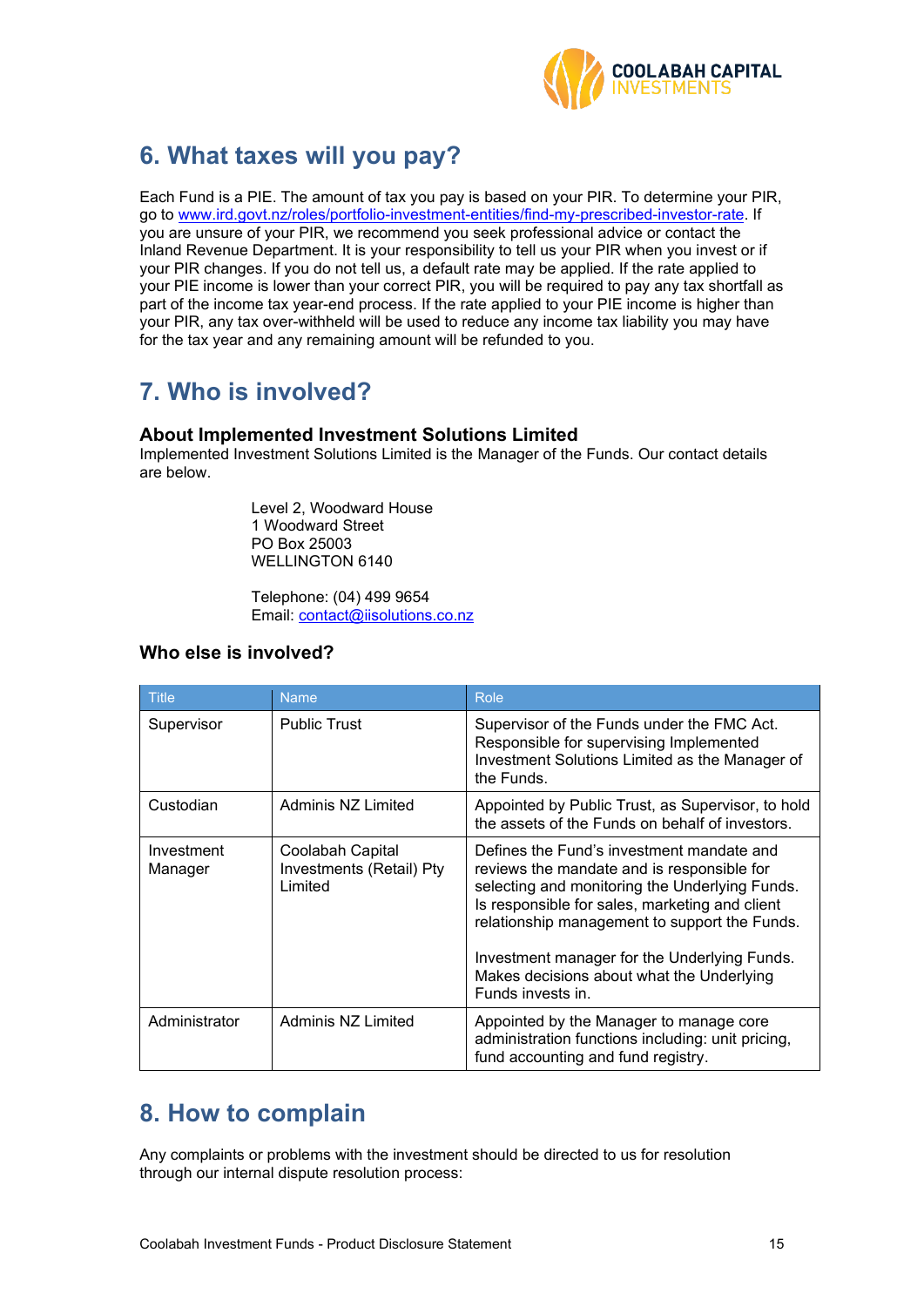

Implemented Investment Solutions Limited Level 2, Woodward House 1 Woodward Street PO Box 25003 WELLINGTON 6140

Telephone: (04) 499 9654 Email: [contact@iisolutions.co.nz](mailto:contact@iisolutions.co.nz)

If you are not satisfied with the outcome of your complaint to us, you may refer the matter to the Supervisor for resolution through its internal dispute resolution process:

> Public Trust Corporate Trustee Services Private Bag 5902 WELLINGTON 6140

Telephone: 0800 371 471 Email: [cts.enquiry@trustee.co.nz](mailto:cts.enquiry@trustee.co.nz)

If your complaint is not able to be resolved through our internal dispute resolution process or that of the Supervisor, you may refer your complaint to the dispute resolution scheme operated by the Insurance and Financial Services Ombudsman, an approved dispute resolution scheme under the Financial Service Providers (Registration and Dispute Resolution) Act 2008. We are a registered financial service provider and member of this scheme. The Insurance and Financial Services Ombudsman's service is provided at no cost to you. The contact details for the scheme are:

> Insurance and Financial Services Ombudsman Level 8, Shamrock House 79-81 Molesworth Street PO Box 10-845 WELLINGTON 6143

Telephone: 0800 888 202 Email: [info@ifso.nz](mailto:info@ifso.nz)

The Supervisor is a member of an approved dispute resolution scheme operated by Financial Services Complaints Limited ("FSCL"). If your complaint to the Supervisor has not been resolved, you can refer it to FSCL. The contact details for the scheme are:

> Financial Services Complaints Limited PO Box 5967 Wellington 6145

Telephone: 0800 347 257 Email: [complaints@fscl.org.nz](mailto:complaints@fscl.org.nz)

The FSCL scheme will not charge a fee to any complainant to investigate or resolve a complaint.

# **9. Where you can find more information**

Further information relating to the Coolabah Investment Funds is available on the offer register and the scheme register at [www.disclose-register.companiesoffice.govt.nz](http://www.disclose-register.companiesoffice.govt.nz/) and a